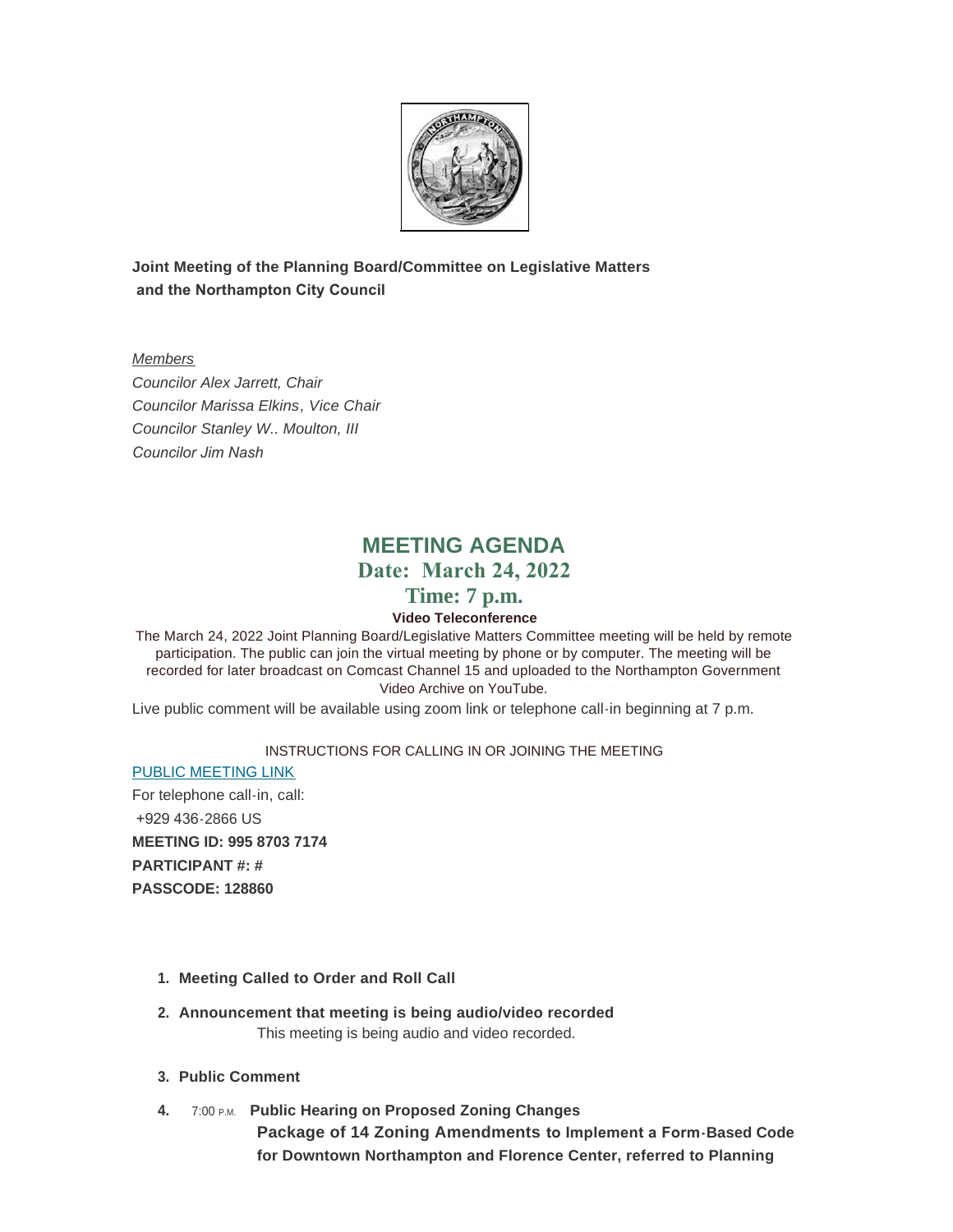#### **Board and Legislative Matters - 3/17/2022**

Public hearing notice published March 10, 2022 and March 17, 2022 in the Daily Hampshire Gazette per M.G.L. Chapter 40A, Section 5.

#### **22.045 An Ordinance Relative to Form-Based Zoning - Amendment to A. Definitions**

Documents:

[22.045 An Ordinance Relative to Form-Based Zoning - Amendment to Definitions.pdf](https://northamptonma.gov/AgendaCenter/ViewFile/Item/18795?fileID=164766)

**22.046 An Ordinance Relative to Form-Based Zoning - Amendment to Ch. 350- B. 3.1 Districts**

Documents:

[22.046 An Ordinance Relative to Form-Based Zoning - Amendment to Ch. 350-3.1](https://northamptonma.gov/AgendaCenter/ViewFile/Item/18796?fileID=164767)  Districts.pdf

**22.047 An Ordinance Relative to Form-Based Zoning - Amendment to Ch. 350- C. 3.4 Zoning Maps**

Documents:

[22.047 An Ordinance Relative to Form-Based Zoning - Amendment to Ch. 350-3.4 Zoning](https://northamptonma.gov/AgendaCenter/ViewFile/Item/18797?fileID=164768)  Maps.pdf

**22.048 An Ordinance Relative to Form-Based Zoning - Amendment to Ch. 350- D. 6.5 Screening and Buffers**

Documents:

[22.048 An Ordinance Relative to Form-Based Zoning - Amendment to Ch. 350-6.5 Screening](https://northamptonma.gov/AgendaCenter/ViewFile/Item/18798?fileID=164769)  and Buffers.pdf

**22.049 An Ordinance Relative to Form-Based Zoning - Amend Ch. 350-7.4 E. Signs**

Documents:

[22.049 An Ordinance Relative to Form-Based Zoning - Amend Ch. 350-7.4 Signs.pdf](https://northamptonma.gov/AgendaCenter/ViewFile/Item/18799?fileID=164770)

#### **22.050 An Ordinance Relative to Form-Based Zoning - Amend Ch. 350-7.9 F. Sandwich Board Signs**

Documents:

[22.050 An Ordinance Relative to Form-Based Zoning - Amend Ch. 350-7.9 Sandwich Board](https://northamptonma.gov/AgendaCenter/ViewFile/Item/18800?fileID=164771)  Signs.pdf

**22.051 An Ordinance Relative to Form-Based Zoning - Amend Ch. 350-8.1, 8.8, G. 8.10, 8.11**

Documents:

[22.051 An Ordinance Relative to Form-Based Zoning - Amend Ch. 350-8.1, 8.8, 8.10,](https://northamptonma.gov/AgendaCenter/ViewFile/Item/18801?fileID=164772)  8.11.pdf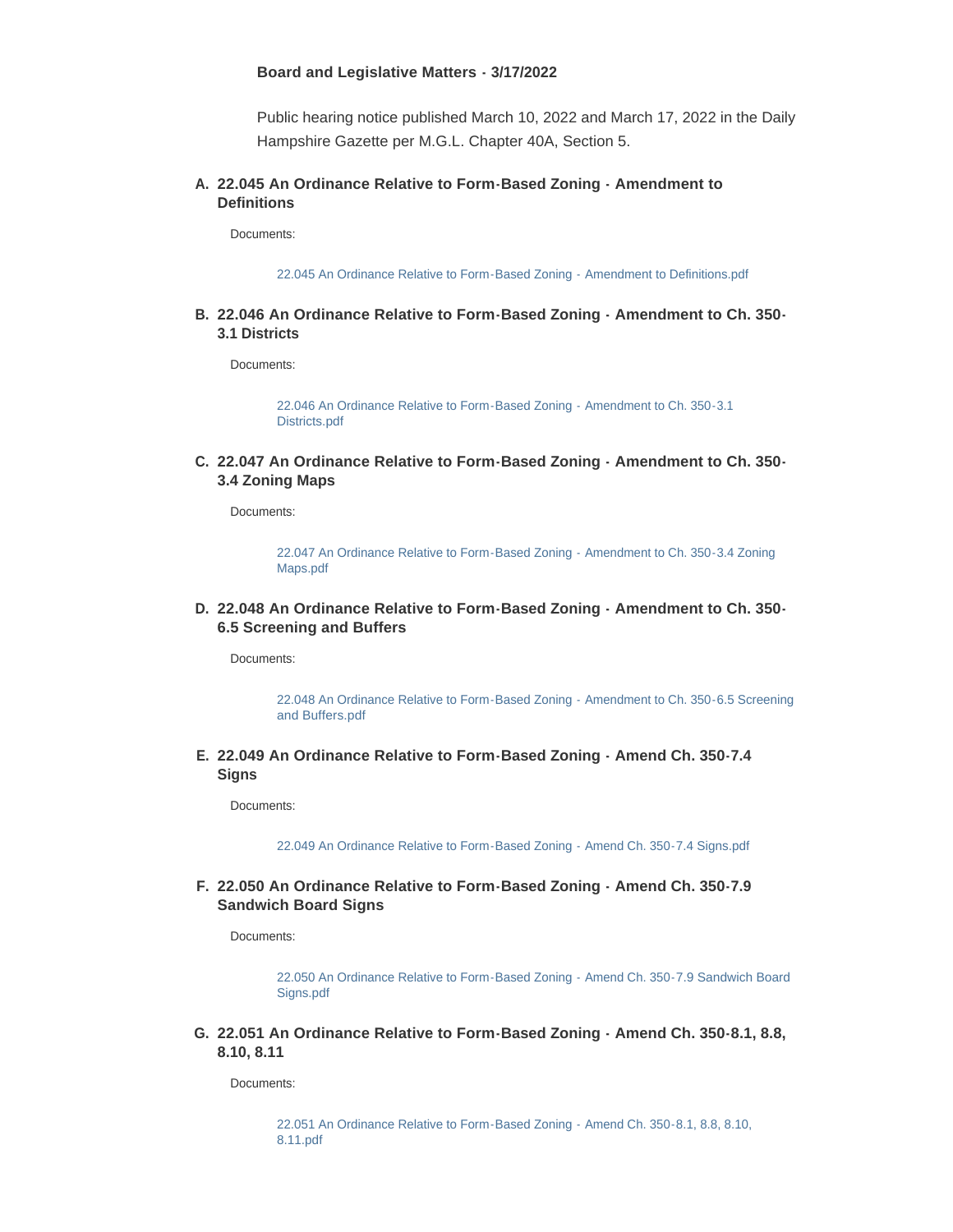**22.052 An Ordinance Relative to Form-Based Zoning - Amend Ch. 350-9.3 H. Change of Use, etc.** 

Documents:

[22.052 An Ordinance Relative to Form-Based Zoning - Amend Ch. 350-9.3 Change of Use,](https://northamptonma.gov/AgendaCenter/ViewFile/Item/18802?fileID=164773)  etc..pdf

**22.053 An Ordinance Relative to Form-Based Zoning - Amend Ch. 350 to I. Delete Attachments 9, 10** 

Documents:

[22.053 An Ordinance Relative to Form-Based Zoning - Amend Ch. 350 to Delete](https://northamptonma.gov/AgendaCenter/ViewFile/Item/18803?fileID=164774)  Attachments 9, 10.pdf

**22.054 An Ordinance Relative to Form-Based Zoning - Amend Ch. 350-11.6 J.**

Documents:

[22.054 An Ordinance Relative to Form-Based Zoning - Amend Ch. 350-11.6.pdf](https://northamptonma.gov/AgendaCenter/ViewFile/Item/18804?fileID=164775)

**22.055 An Ordinance Relative to Form-Based Zoning - Amend Ch. 350-10.1 K.**

Documents:

[22.055 An Ordinance Relative to Form-Based Zoning - Amend Ch. 350-10.1.pdf](https://northamptonma.gov/AgendaCenter/ViewFile/Item/18805?fileID=164776)

**22.056 An Ordinance Relative to Form-Based Zoning - Amend Ch. 350 to Add L. Sections 21, 22**

Documents:

[22.056 An Ordinance Relative to Form-Based Zoning - Amend Ch. 350 to Add Sections 21,](https://northamptonma.gov/AgendaCenter/ViewFile/Item/18806?fileID=164777)  22.pdf

**22.057 An Ordinance Relative to Form-Based Zoning - Amend Ch. 161-3 M.**

Documents:

[22.057 An Ordinance Relative to Form-Based Zoning - Amend Ch. 161-3.pdf](https://northamptonma.gov/AgendaCenter/ViewFile/Item/18807?fileID=164778)

**22.058 An Ordinance Relative to Form-Based Zoning - Amendment to Ch. 156 N. CB and West Street Architecture**

Documents:

[22.058 An Ordinance Relative to Form-Based Zoning - Amendment to Ch. 156 CB and West](https://northamptonma.gov/AgendaCenter/ViewFile/Item/18808?fileID=164779)  Street Architecture.pdf

- **Approval of Minutes of Previous Meeting 5.**
	- **Minutes of November 8, 2021 A.**

Documents:

[11-08-2021\\_Committee\\_on\\_Legislative\\_Matters.pdf](https://northamptonma.gov/AgendaCenter/ViewFile/Item/18523?fileID=163217)

**Items Referred to Committee 6.**